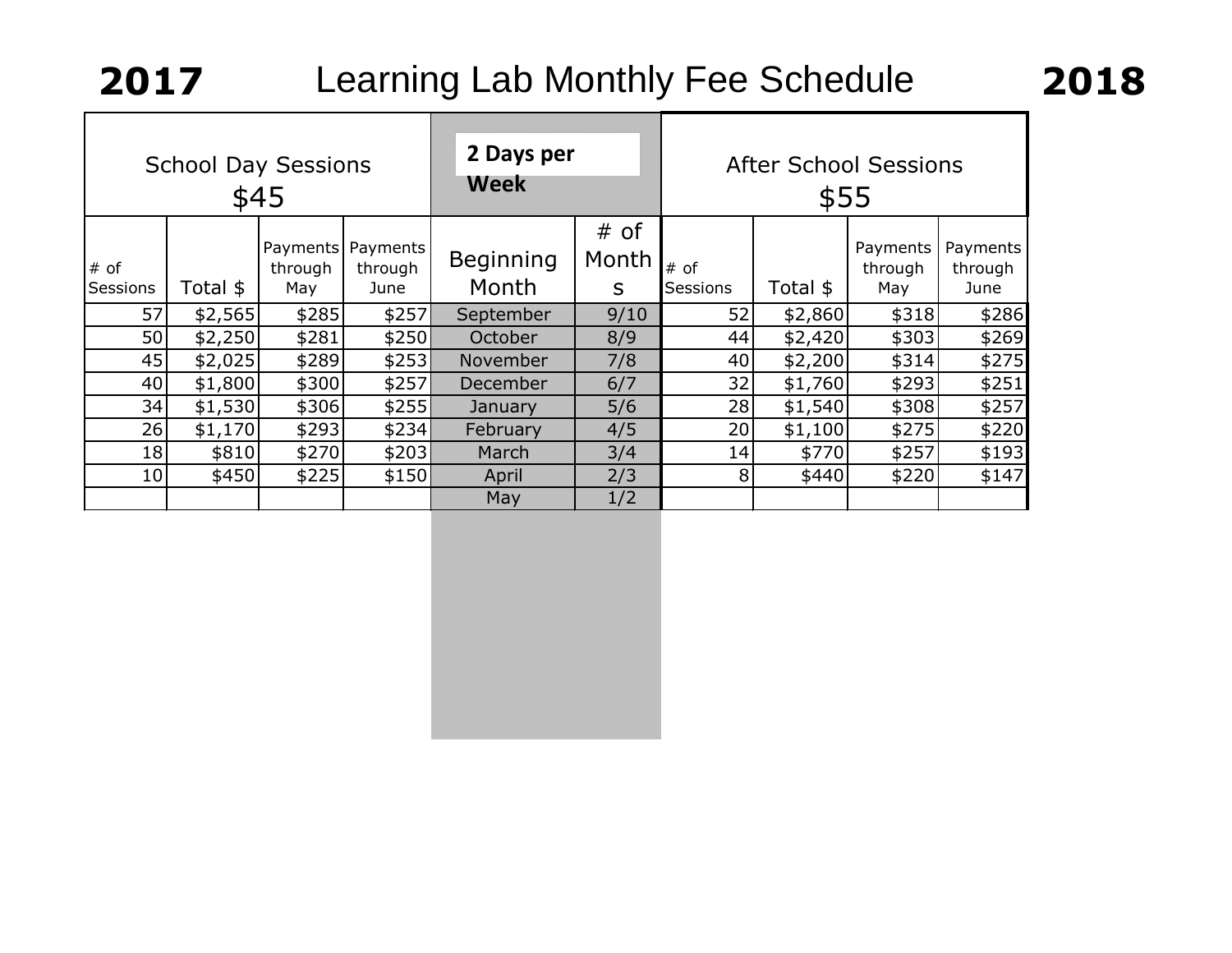| <b>School Day Sessions</b><br>\$45 |                                  |                                                                                    |                                              | 3 Days per<br>wesk                                                      |                  | <b>After School Sessions</b><br>\$55 |                            |                                      |  |
|------------------------------------|----------------------------------|------------------------------------------------------------------------------------|----------------------------------------------|-------------------------------------------------------------------------|------------------|--------------------------------------|----------------------------|--------------------------------------|--|
| Total \$                           | through<br>May                   | Payments<br>through<br>June                                                        | <b>Beginning</b><br>Month                    | # of<br>Month<br>S                                                      | # of<br>Sessions | Total \$                             | Payments<br>through<br>May | Payments<br>through<br>June          |  |
|                                    |                                  |                                                                                    | September                                    | 9/10                                                                    | 78               |                                      | \$477                      | \$429                                |  |
|                                    | \$422                            |                                                                                    | October                                      | 8/9                                                                     | 66               | \$3,630                              | \$454                      | \$403                                |  |
|                                    | \$424                            | \$371                                                                              | November                                     | 7/8                                                                     | 60               | \$3,300                              | \$471                      | \$413                                |  |
|                                    |                                  |                                                                                    | December                                     | 6/7                                                                     | 48               | \$2,640                              | \$440                      | \$377                                |  |
|                                    | \$459                            |                                                                                    | January                                      | 5/6                                                                     | 45               | \$2,475                              |                            | \$413                                |  |
|                                    | \$484                            |                                                                                    | February                                     | 4/5                                                                     | 36               | \$1,980                              | \$495                      | \$396                                |  |
|                                    |                                  |                                                                                    |                                              | 3/4                                                                     |                  |                                      | \$440                      | \$330                                |  |
|                                    |                                  |                                                                                    | April                                        |                                                                         |                  |                                      |                            | \$275                                |  |
|                                    |                                  |                                                                                    | May                                          | 1/2                                                                     |                  |                                      |                            |                                      |  |
|                                    |                                  |                                                                                    |                                              |                                                                         |                  |                                      |                            |                                      |  |
|                                    |                                  |                                                                                    |                                              |                                                                         |                  |                                      |                            |                                      |  |
|                                    |                                  |                                                                                    |                                              |                                                                         |                  |                                      |                            |                                      |  |
|                                    |                                  |                                                                                    |                                              |                                                                         |                  |                                      |                            |                                      |  |
|                                    |                                  |                                                                                    |                                              |                                                                         |                  |                                      |                            |                                      |  |
|                                    |                                  |                                                                                    |                                              |                                                                         |                  |                                      |                            |                                      |  |
|                                    |                                  |                                                                                    |                                              |                                                                         |                  |                                      |                            |                                      |  |
|                                    |                                  |                                                                                    |                                              |                                                                         |                  |                                      |                            |                                      |  |
|                                    |                                  |                                                                                    |                                              |                                                                         |                  |                                      |                            |                                      |  |
|                                    |                                  |                                                                                    |                                              |                                                                         |                  |                                      |                            |                                      |  |
| 43                                 | 85<br>75<br>66<br>60<br>32<br>20 | \$3,825<br>\$3,375<br>\$2,970<br>\$2,700<br>\$2,295<br>\$1,935<br>\$1,440<br>\$900 | Payments<br>\$425<br>\$450<br>\$480<br>\$450 | \$383<br>\$375]<br>\$386<br>\$383]<br>\$387<br>\$360]<br>March<br>\$300 | 2/3              | 24<br>15                             | \$825                      | \$4,290<br>\$495<br>\$1,320<br>\$413 |  |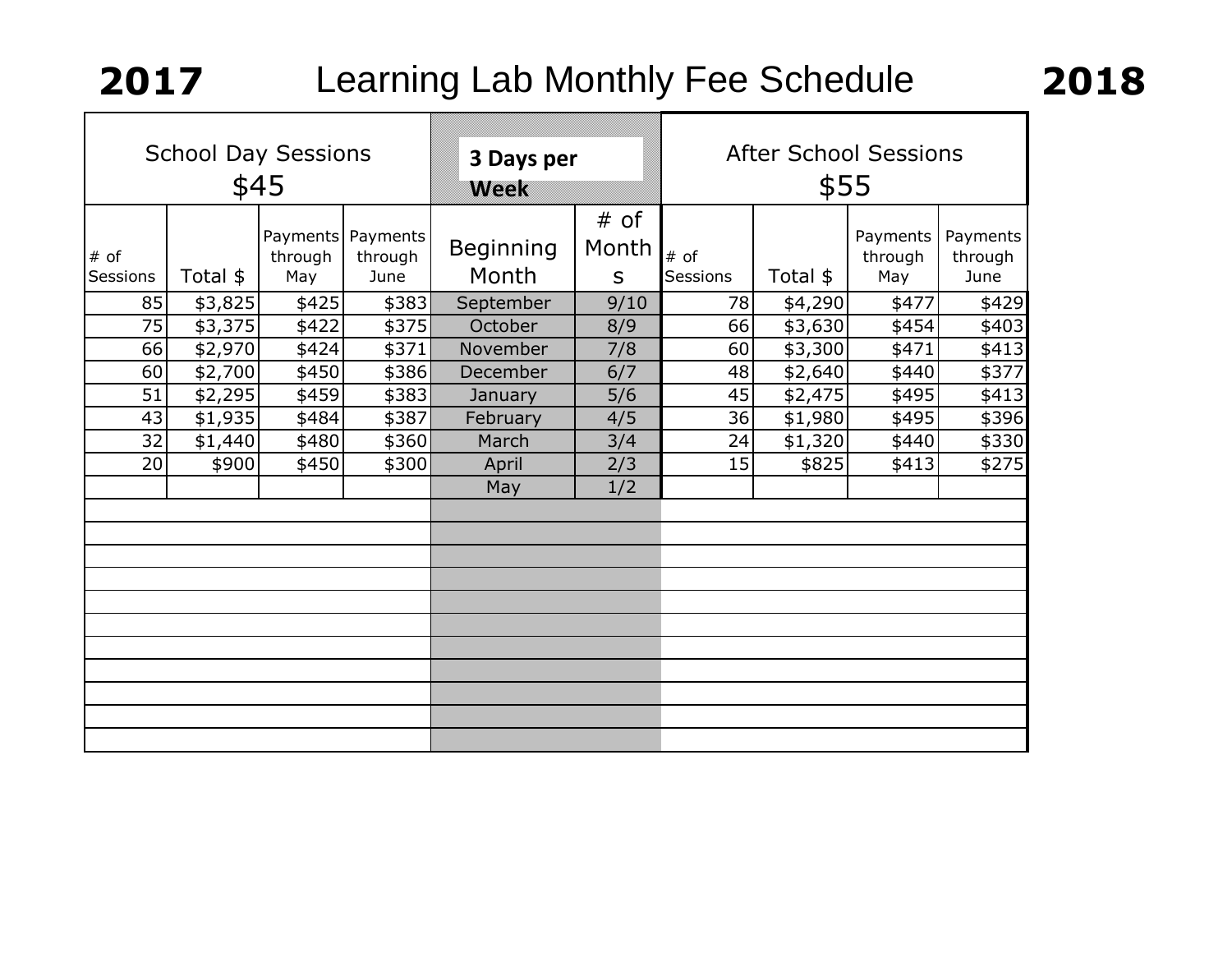| <b>School Day Sessions</b><br>\$40 |          |                            | 4 Days per<br>Week          |                           | <b>After School Sessions</b><br>\$50 |                         |          |                            |                             |
|------------------------------------|----------|----------------------------|-----------------------------|---------------------------|--------------------------------------|-------------------------|----------|----------------------------|-----------------------------|
| # of<br>Sessions                   | Total \$ | Payments<br>through<br>May | Payments<br>through<br>June | <b>Beginning</b><br>Month | # of<br>Month<br>S                   | # of<br><b>Sessions</b> | Total \$ | Payments<br>through<br>May | Payments<br>through<br>June |
| 114                                | \$4,560  | \$507                      | \$456]                      | September                 | 9/10                                 | 104                     | \$5,200  | \$578                      | \$520                       |
| 100                                | \$4,000  | \$500                      | \$444                       | October                   | 8/9                                  | 88                      | \$4,400  | \$550                      | \$489                       |
| 88                                 | \$3,520  | \$503                      | \$440]                      | November                  | 7/8                                  | 80 <sup>1</sup>         | \$4,000  | \$571                      | \$500                       |
| 80                                 | \$3,200  | \$533                      | \$457                       | December                  | 6/7                                  | 64                      | \$3,200  | \$533                      | \$457                       |
| 68                                 | \$2,720  | \$544                      | \$453]                      | January                   | 5/6                                  | 56                      | \$2,800  | \$560                      | \$467                       |
| 52                                 | \$2,080  | \$520                      | \$416                       | February                  | 4/5                                  | 44                      | \$2,200  | \$550                      | \$440                       |
| 36                                 | \$1,440  | \$480                      | \$360]                      | March                     | 3/4                                  | 28                      | \$1,400  | \$467                      | \$350                       |
| 24                                 | \$960    | \$480                      | \$320                       | April                     | 2/3                                  | 20                      | \$1,000  | \$500                      | \$333                       |
|                                    |          |                            |                             | May                       | 1/2                                  |                         |          |                            |                             |